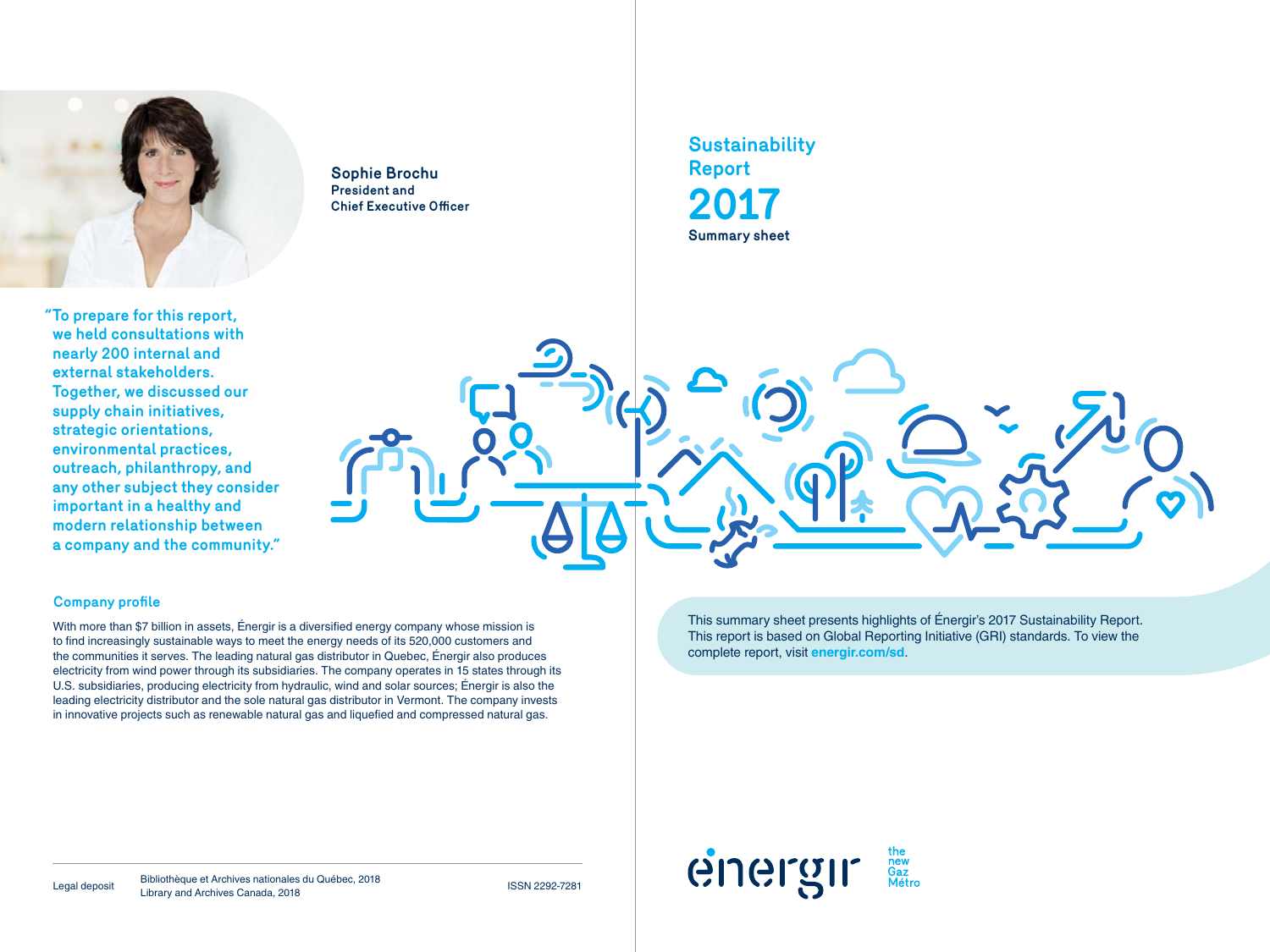## **Be part of the solution**

Being a responsible company means working intelligently to meet energy needs now and in the future. This is why we have put sustainable development and the fight against climate change at the heart of Énergir's business model, which follows a three-pronged approach.



#### **Sustainable development and environmental governance**

Énergir's internal governance structure promotes the integration of sustainable development values and principles in setting objectives and strategies and in its actions across the organization. As part of implementing the new version of the ISO 14001 standard (2015 version), we have altered this structure for better synergy among the main departments of the Environmental Management System and among different levels of accountability and strategic review.

## **Materiality assessment**

The process of determining the content of the report reflects changing interests within the company and is informed by the results of discussions with stakeholders. This consultation process helped us determine the priority issues covered in the report.



- 1. Internal energy consumption
- 2. Water management
- 3. Management of the environmental impact of developing the natural gas network
- 4. Management of waste and spills
- 5. Air emissions
- 6. Energy efficiency and innovation
- 7. Goods and services procurement practices
- 8. Legal compliance and business ethics
- 9. Natural gas supply
- 10. Performance and economic spinoffs
- 11. Natural gas and the energy transition
- 12. Social acceptability
- 13. Service accessibility
- 14. Safety of the gas network
- 15. Occupational health and safety
- 16. Employment and working conditions
- 17. Community involvement
- 18. Customer satisfaction